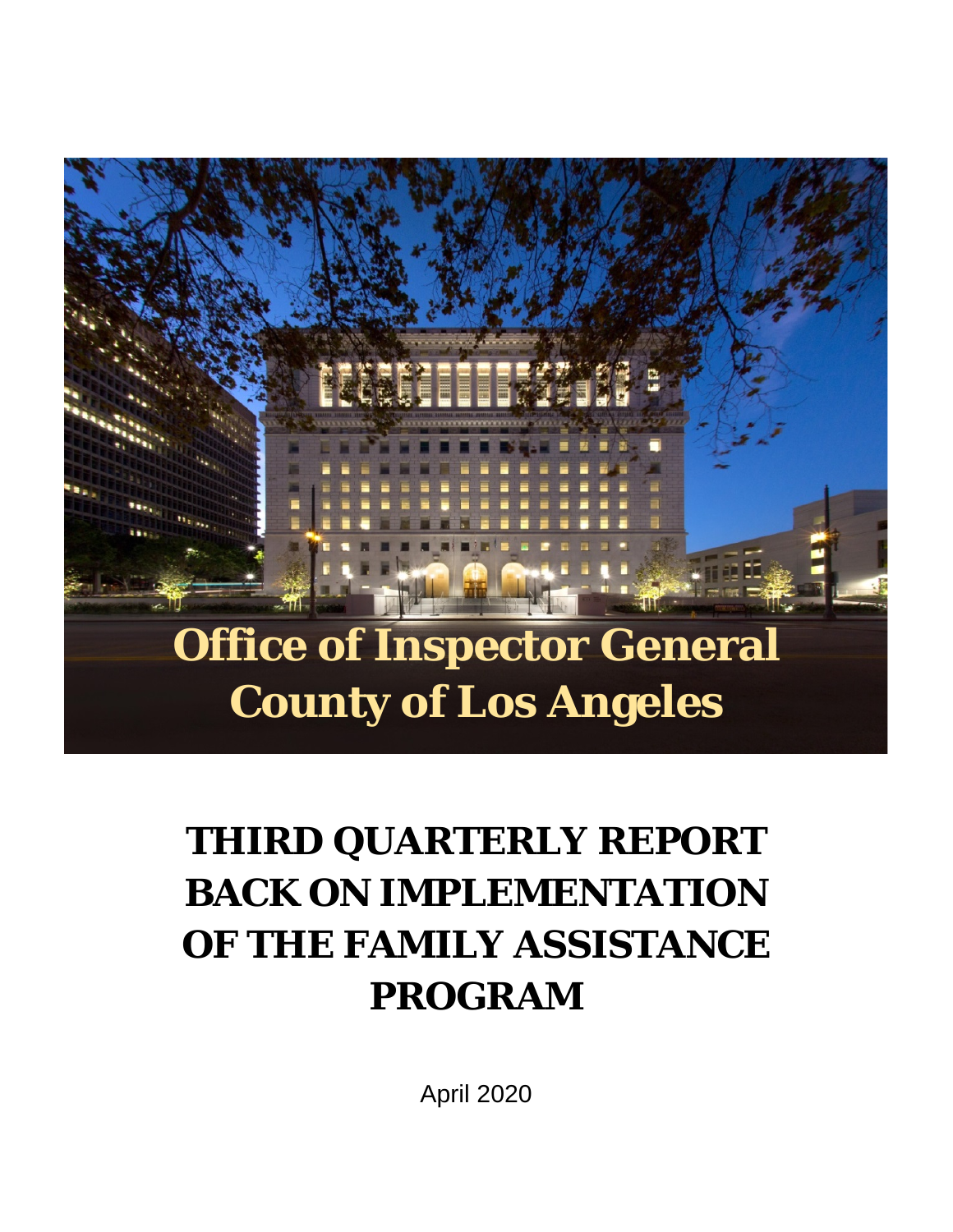### **Introduction**

In July 2019, the Board established the Family Assistance Program aimed at improving compassionate communication and providing trauma-informed support to families who lose a loved one following a fatal use of force or a death while in custody of the Los Angeles County Sheriff's Department (LASD). The Board instructed the Office of Inspector General (OIG) to report back quarterly in the first year on the progress of the program. This is OIG's third quarterly report.

Between January 1 and March 31, 2020, thirteen (13) in-custody deaths and one deputy-involved shooting death have occurred. Of the fourteen (14) total deaths that occurred this quarter, three individuals died under circumstances that do not fit within the categorical definition of in-custody death used by the Los Angeles Sheriff's Department (LASD) but were under the care and custody of LASD when they died.

Although substantial progress has been made unresolved structural issues persist that have prevented full implementation of the Family Assistance Program. A mechanism for applying for and receiving burial costs has not been created and no funds have been disbursed. Additional remaining program impediments include ensuring a multi-disciplinary presence at next-of-kin notifications and transparent communication with families of the deceased.

### Financial Assistance

Burial costs have not yet been provided to any family since the inception of the Family Assistance Program. A total of \$180,000 was set aside during the initial year of the Family Assistance Program for disbursement to families to cover burial expenses of up to \$7,500 per incident. No mechanism for applying for and receiving this County benefit has been established. After numerous discussions between the Department of Mental Health (DMH), County Counsel, the Chief Executive Office (CEO), the Auditor Controller, and OIG, and based on the Board's motion, the current tentative plan is that DMH will be the designated department to make eligibility determinations and disburse funds.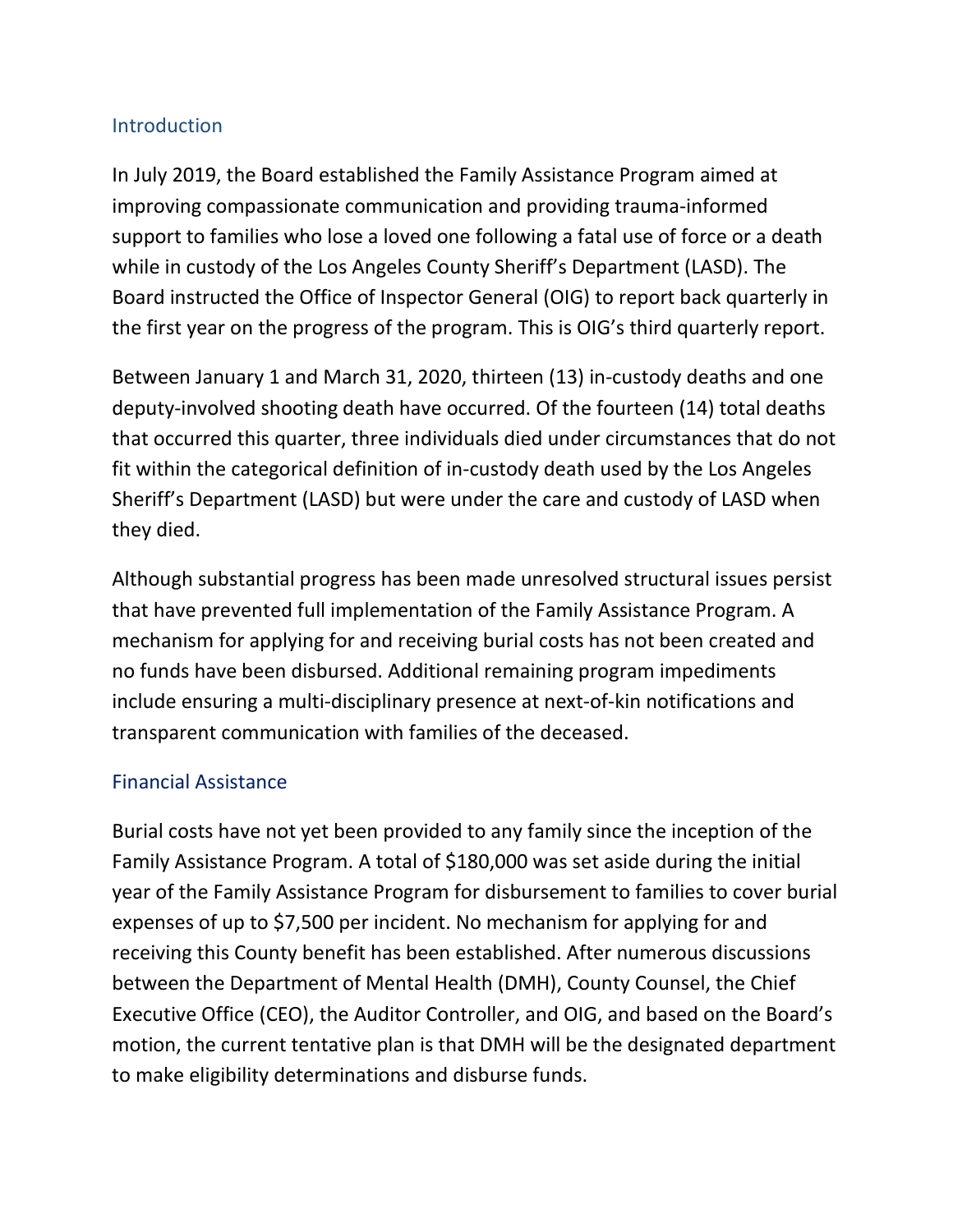The Auditor Controller has agreed to issue checks on behalf of DMH, but the operating budget will remain with DMH.

The Auditor-Controller and County Counsel have evaluated tax implications for families who may be eligible for reimbursements for burial expenses and determined that families who receive reimbursements will receive 1099 forms. The current funding is limited and will only support payments of \$7,500 to (or on behalf of) twenty-four (24) of the thirty-nine (39) families who have lost loved ones since the program's inception.

The CEO reports that the County anticipates significant decreases in revenue sources because of reduced spending in the local economy due to the current public health crisis. The decrease in spending will not only impact the current fiscal year but subsequent years as well. The CEO reports that recommending additional funding for this program is therefore not viable at this time. Alternative funding sources should continue to be pursued if this program is expected to continue and/or expand. Finally, the CEO reports that it is in contact with the Center for Strategic Partnerships to request assistance in pursuing possible philanthropic partnerships to support the program. Additional funds must be identified if all families, assuming they are eligible and request support, are to receive assistance. This is particularly important given the current public health crisis.

Family Assistance Advocates within DMH have reported that they have stopped notifying families of the potential for financial assistance. Until funding issues are resolved, and application procedures finalized, DMH thought it would be best not to leave families anticipating support which may not be forthcoming or timely. The Office of Inspector General agrees.

County Counsel reports that it has finalized the no-fault eligibility requirements for burial cost reimbursement and assisted DMH in drafting necessary policies and procedures with the goal of making disbursement of funds as easy as possible once eligibility is verified. Auditor-Controller will review the criteria to finalize the process.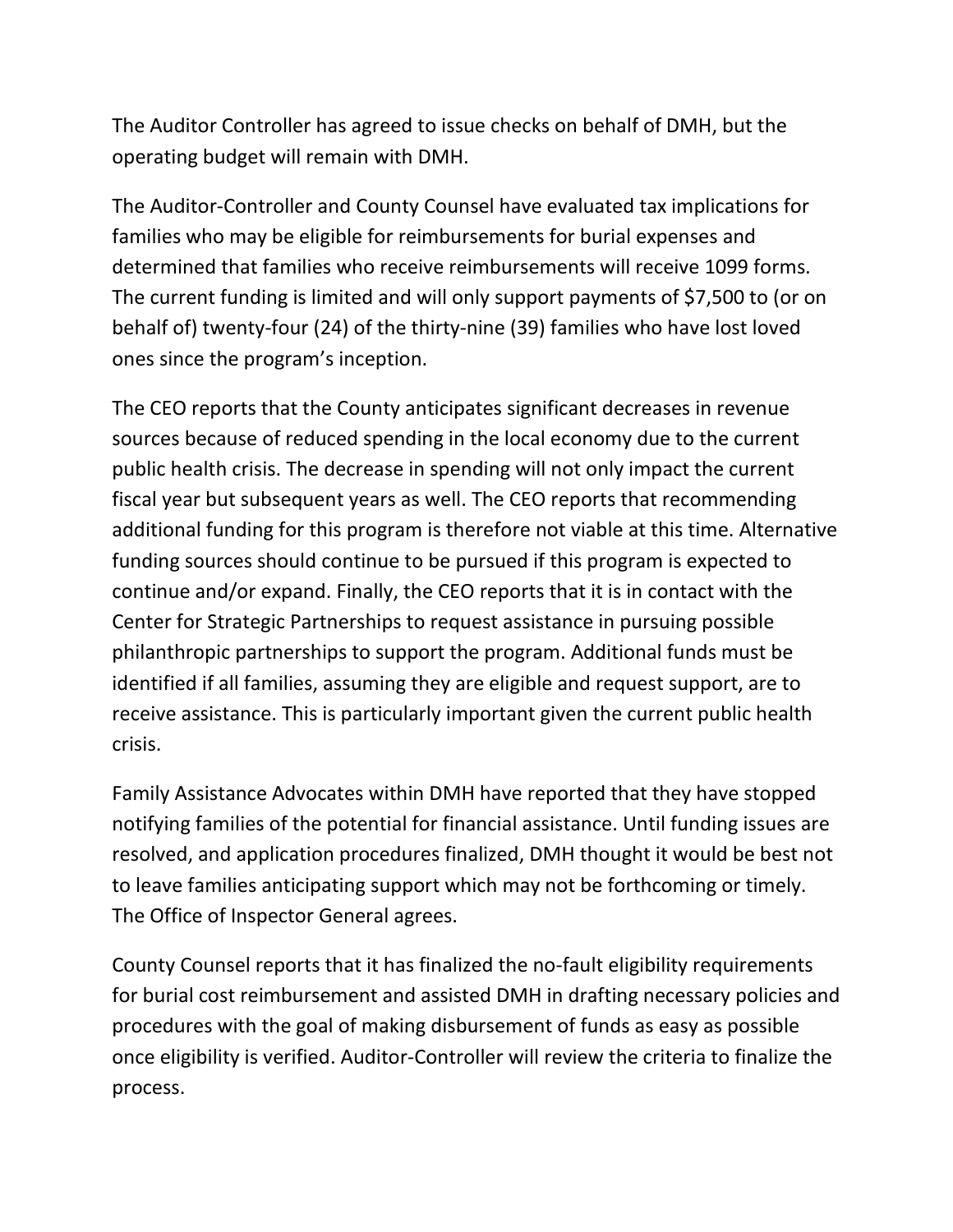## Next-of-Kin Notifications and Communication with Grieving Families

From January 1 to March 31, 2020, the Department of Mental Health (DMH) has been present during three next-of-kin notifications. Of the fourteen deaths that have occurred this quarter, five involved prisoners who had been receiving long term treatment at Los Angeles County-USC Medical Center. In those cases, hospital social workers provided notifications to next-of-kin that death was imminent before LASD or family assistance advocates became involved, and family members were at their loved ones' bedsides for some of the deaths. In other cases, next-of-kin were unable to be identified or located.

The Department of Medical Examiner (DME) has finalized procedures for next-ofkin notifications, which state that family assistance advocates will be present during next-of-kin notifications whenever possible. Although designated family assistance advocates have not yet been hired, DMH representatives report that they followed up after every death and have offered services to bereaved families, whenever possible. DMH is committed to offering crisis intervention, facilitating a family's access to all available resources, and providing traumainformed compassionate communication to families.

Because many of the affected families have been monolingual in a language other than English, DMH has identified linguistically competent individuals to staff their team. DMH and LASD have expressed a commitment to allowing DMH to act as a conduit for information between LASD and families, however, it does not yet appear to be happening in a manner consistent with Family Assistance Program goals.

Leadership at LASD has also expressed a general commitment to the Family Assistance Program that will impact the ultimate success of the program. The Homicide Bureau and Custody Compliance and Sustainability Bureau have finalized policies to include DMH in next-of-kin notifications whenever possible. The Custody Compliance and Sustainability Bureau is working on a list of information for personnel to go over with families who may have questions about what happens after an in-custody death. This will ensure continuity of service